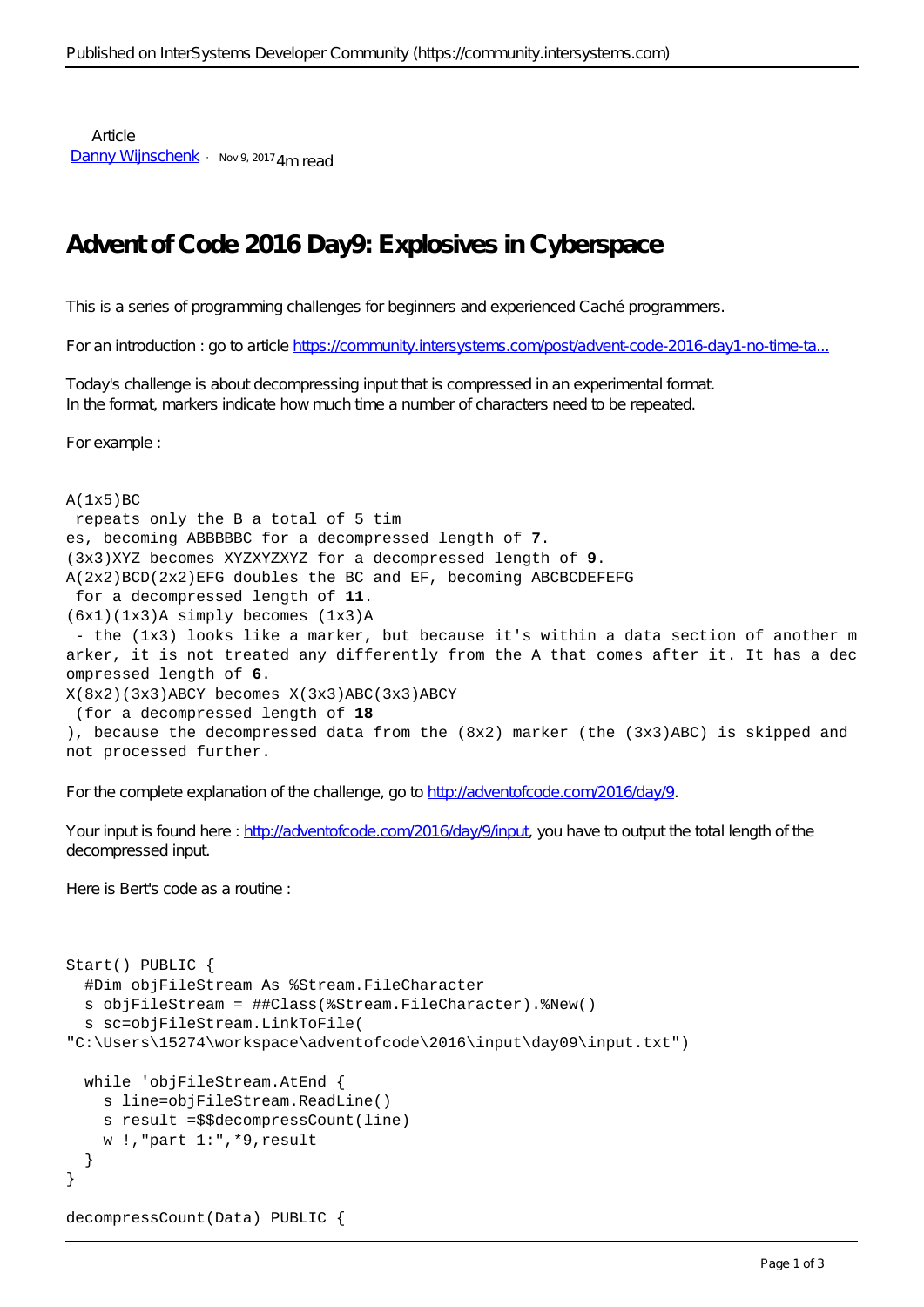```
 s count=0
  for i=1:1:$LENGTH(Data) {
    if $EXTRACT(Data,i)=" ("
       s x=$FIND(Data,")",i+1)
       s first=$EXTRACT(Data,i+1,x-2)
       s letters=$PIECE(first,"x")
       s times=$PIECE(first,"x",2)
       s next=$EXTRACT(Data,x,x+letters-1)
       s i=x+letters-1
       s count=count+(letters*times)
     } else {
       s count=count+1
     }
   }
   q count
}
```
The second part of the challenge is a next version of the compress format : if there are markers in the decompressed section, they have to be decompressed as well.

For example :

```
(3x3)XYZ still becomes XYZXYZXYZ, as the decompressed section contains no markers.
X(8x2)(3x3)ABCY becomes XABCABCABCABCABCABCY
, because the decompressed data from the (8x2) marker is then further decompressed, t
hus triggering the (3x3) marker twice for a total of six ABC sequences.
(27x12)(20x12)(13x14)(7x10)(1x12)A
  decompresses into a string of A repeated 241920 times.
(25x3)(3x3)ABC(2x3)XY(5x2)PQRSTX(18x9)(3x2)TWO(5x7)SEVEN becomes 445 characters long.
```
What is length of the decompressed input using this decompression version 2?

Here is my code in a class that can decompress the two versions : by using recursion, we can reuse much of the code of the first part :

```
Class AOC2016.Day9 Extends AOC2016.Utils
{
   ClassMethod Part(file As %String = "day9.txt", version As %Integer = 1)
   {
     #Dim input as %String
     #Dim iInput as %Integer
     #Dim totalLength as %Integer = 0
     Try {
       Do ..Input(file, .input)
       For iInput=1:1:input {
         Set totalLength=totalLength+..Decompress(input(iInput), version)
       }
     } Catch {
       Write "Error : ",$ZError,!
     }
     Write "Total length : ",totalLength,!
   }
```